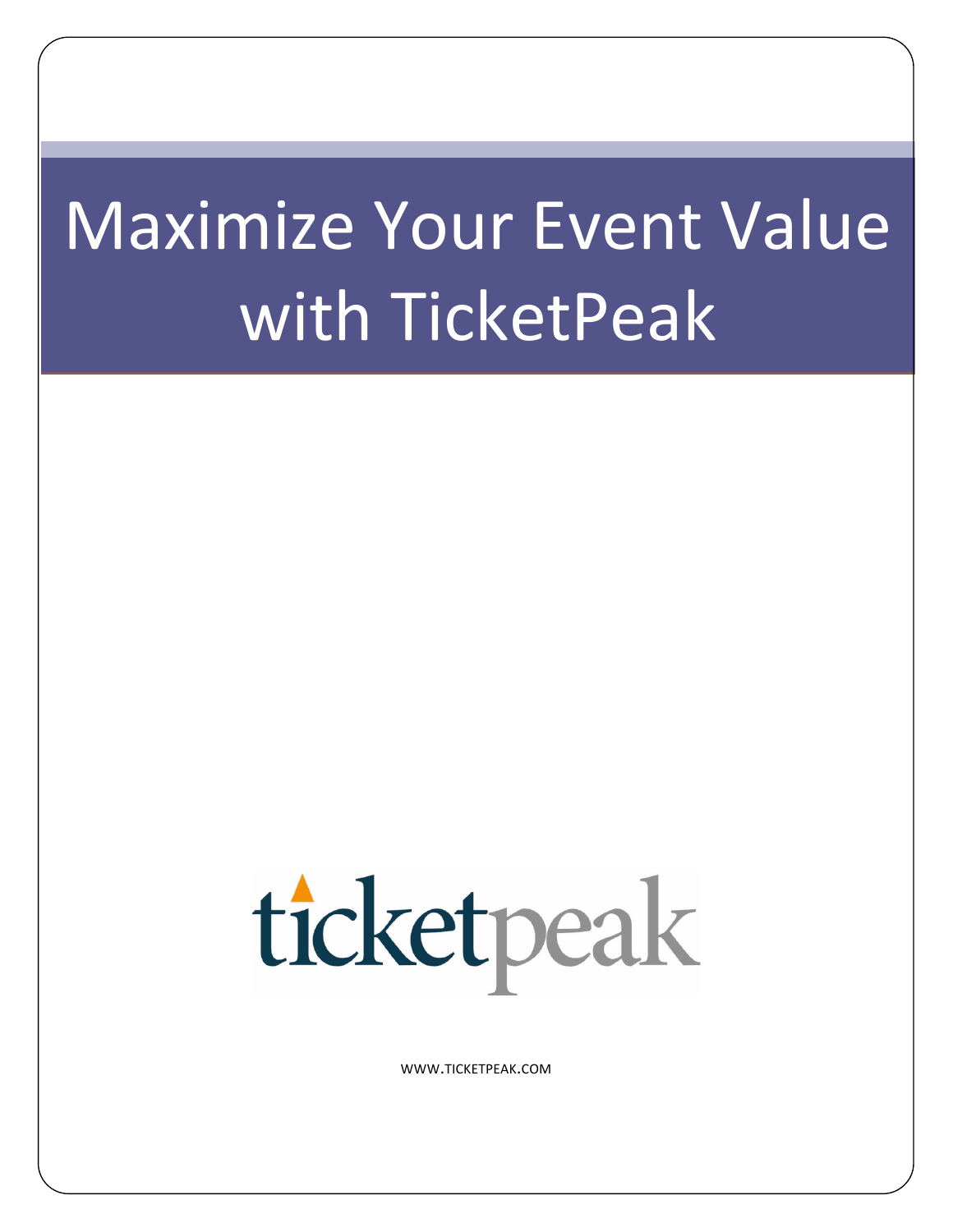# **Maximize Your Event Value with TicketPeak**

# **Contents**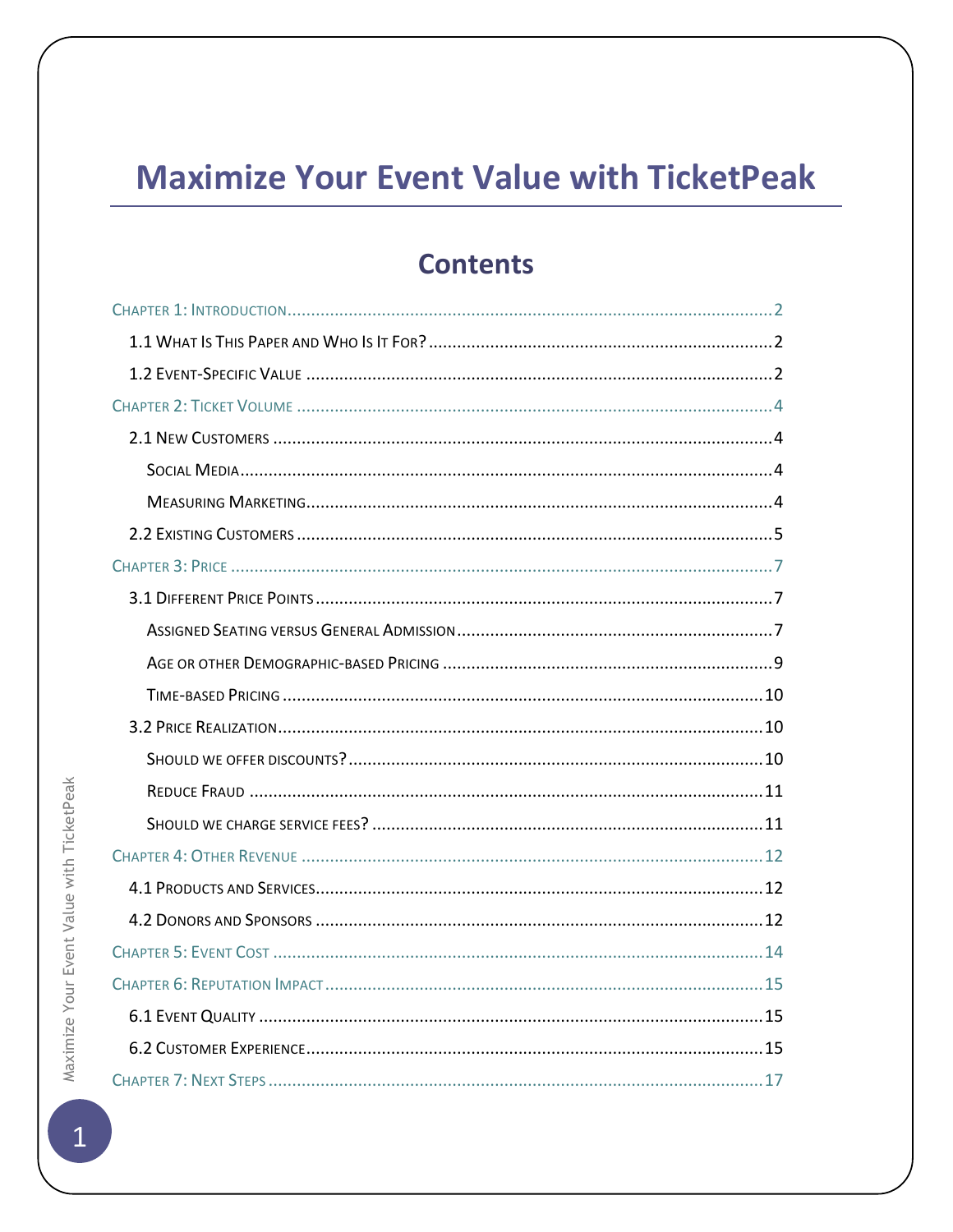# **Chapter 1: Introduction**

# *1.1 What Is This Paper and Who Is It For?*

This paper is written for show producers or any type of event organizers who are interested in maximizing the value of their events. We define value as a combination of driving revenue, managing costs and enhancing the reputation of the organization. High schools, colleges, professional theater companies, community theater organizations or dinner theater companies would all find useful ideas and frameworks in this document.

We look at these areas as they relate to specific events or productions. We do not examine non-event revenue such as renting out your venue, nor fixed costs such as ongoing facilities, permanent employees or any non-production specific costs.

# *1.2 Event-Specific Value*

So, our focus is event-specific value. We will use the following framework:



So, value equals the ticket revenue (volume times price) plus any other revenue associated with the event less the cost of putting on the event plus any positive or negative impact on reputation of the event producer.

We will look at leading practices in each of these areas according to the following framework: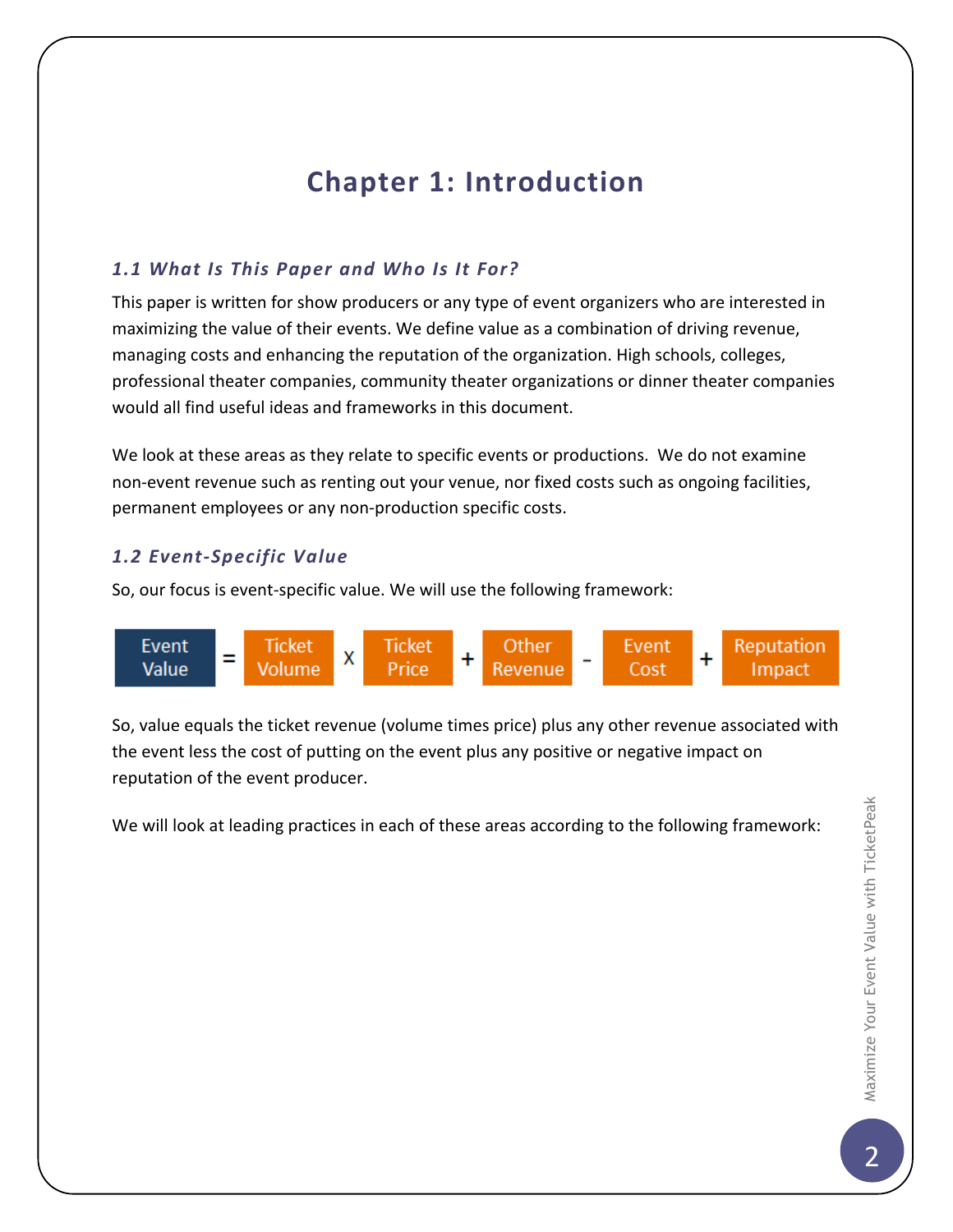

The first three areas focus on increasing the amount of revenue coming into the organization from the event. On that topic, this paper does not present ideas on how to squeeze every dime you can out of your community. Quite the opposite, we examine how to maximize event revenue by offering customers what they want.

The next one  $-$  cost  $-$  deals with managing and reducing the cost of the event. Finally and perhaps most importantly, the last area deals with reputation - how will this event contribute to the organization's overall reputation within its community?

Let's look at each of these five areas ...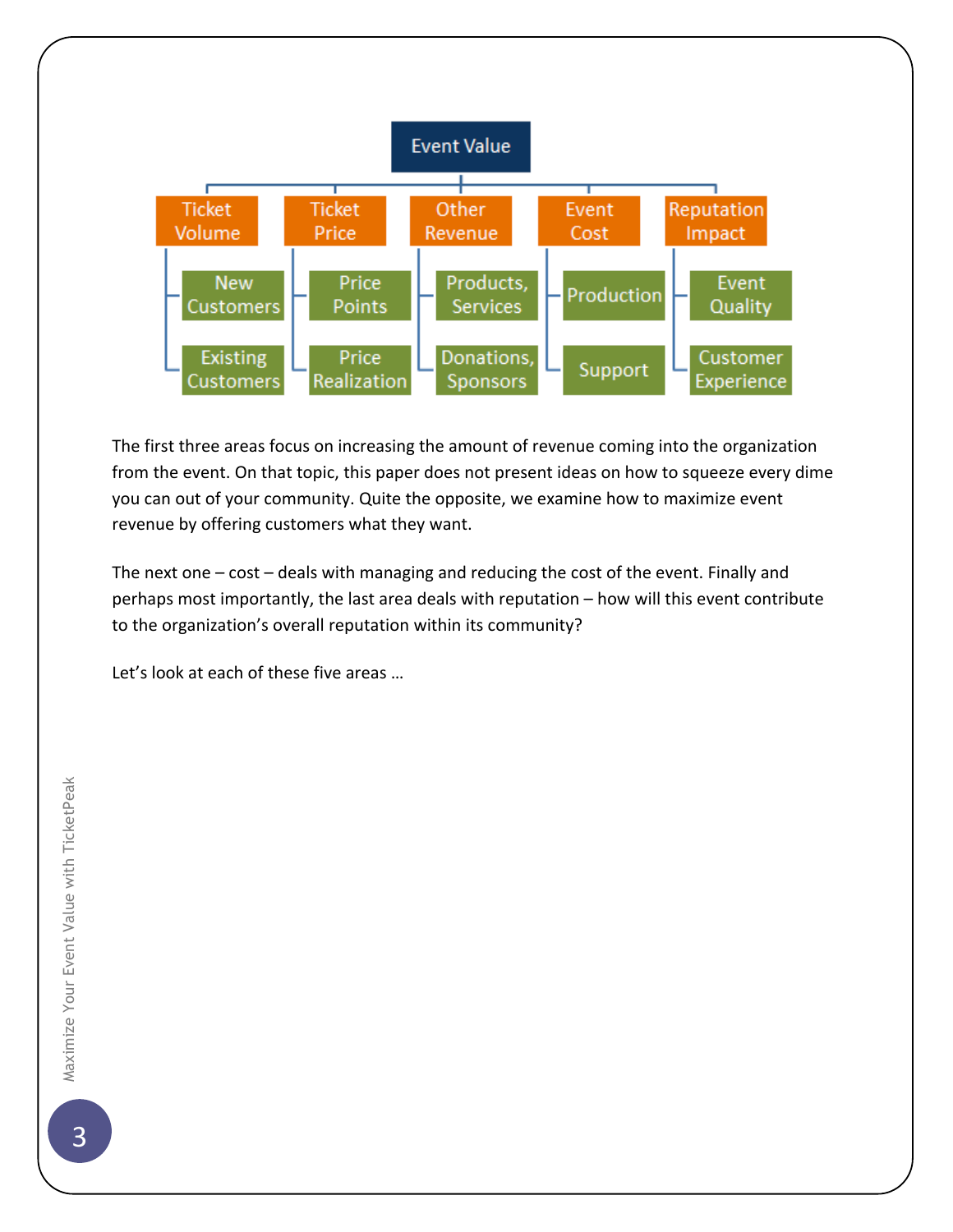# **Chapter 2: Ticket Volume**

Volume deals with selling more tickets to your event. You can do this by acquiring new customers – people who have not previously attended one of your shows, or interesting existing customers to attend more shows.

#### *2.1 New Customers*

#### **Social Media**

There are several ways to attract new customers. The best way is through existing customers. Through the quality of your shows and the excellence of the customer experience, you want existing customers to communicate their positive experience to new customers. Social media can make it easy for them to do so.

These days, people are likely to inform their friends and colleagues of interesting shows or of their attendance via social media such as Facebook and Twitter. Major sports teams report that one-third of their tickets sales comes from social media.

#### *How does TicketPeak help drive new customer with Social Media?*

When someone purchases a ticket, at the end of the purchase, they have several social media buttons they can click. Clicking Facebook posts to that person's Facebook wall the fact that they are attending the event and gives some details of the event including event name, date, time and location. The buyer can accept the text as is, so the entire posting process takes only two clicks, or he or she can modify the text and post their own unique message on Facebook.

TicketPeak also enables the ticket buyer to Tweet, again by clicking button and accepting the draft Tweet or changing it should they wish. The buyer can also email his or her purchase out to people. Again, with the click of a button, TicketPeak drafts an email that the buyer can send to whomever he or she wishes.

#### **Measuring Marketing**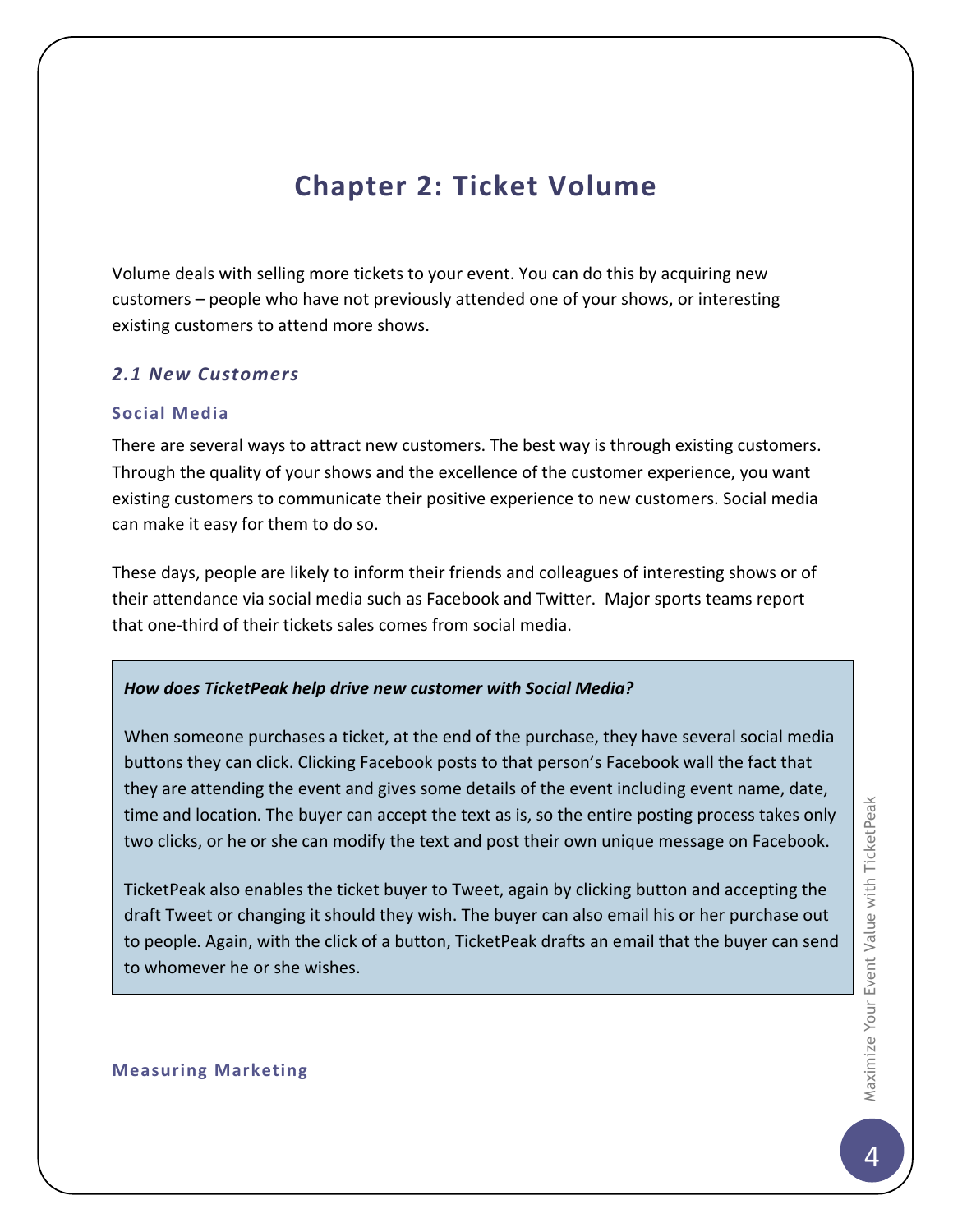Chances are you use a number of marketing approaches to get word out about your event. You may use posters, radio advertising, email blitz, newspaper advertising, website announcements or blogs, social media or any other types of communication methods. A good way to continually drive revenue is to measure the effectiveness of each of these marketing channels. There is no use in spending time, money or effort on a channel when the returns are low.

If you are using your website or your blog to drive interest in the event, it is a good practice to check the analytics around the web or blog pages. Google and other organizations provide useful analytics and statistics so that you can see your page views and assess the extent to which they are driving interest. You may be surprised to see how few people are viewing a page that you may have put significant effort into. On the other hand, a page that you thought was relatively dormant maybe getting lots of views. Analytics will help you direct your efforts.

Another best practice in measuring the effectiveness of each marketing channel is to ask ticket buyers how they heard about your organization or the event. A good time to ask this is when they are purchasing a ticket. The question should be optional of course so the buyer is not forced to take time to answer it.

#### How does TicketPeak help you measure the effectiveness of your marketing initiatives?

TicketPeak allows you to ask the ticket buyer how he or she heard about the event when they are purchasing a ticket. There is a standard question you can ask that says "how did you hear about us?" and offers particular answers. Or, you can create your own question and your own set of answers from which the buyer can choose.

## *2.2 Existing Customers*

Existing customers are those folks who have already attended one of your events. So, you probably have their name and email address in your customer database.

The happier existing customers are with your organization and the events, the more tickets they will buy. So how to make them happy? Well, providing the absolute best experience possible is a proven method. The core part of the experience of course is the show or event itself. Allocating your finite resources to delivering the highest quality show will help produce a good experience.

Everything else associated with the show is also an important part of the experience. The house operations, the look, feel and overall vibe of the environment, the ease with which they can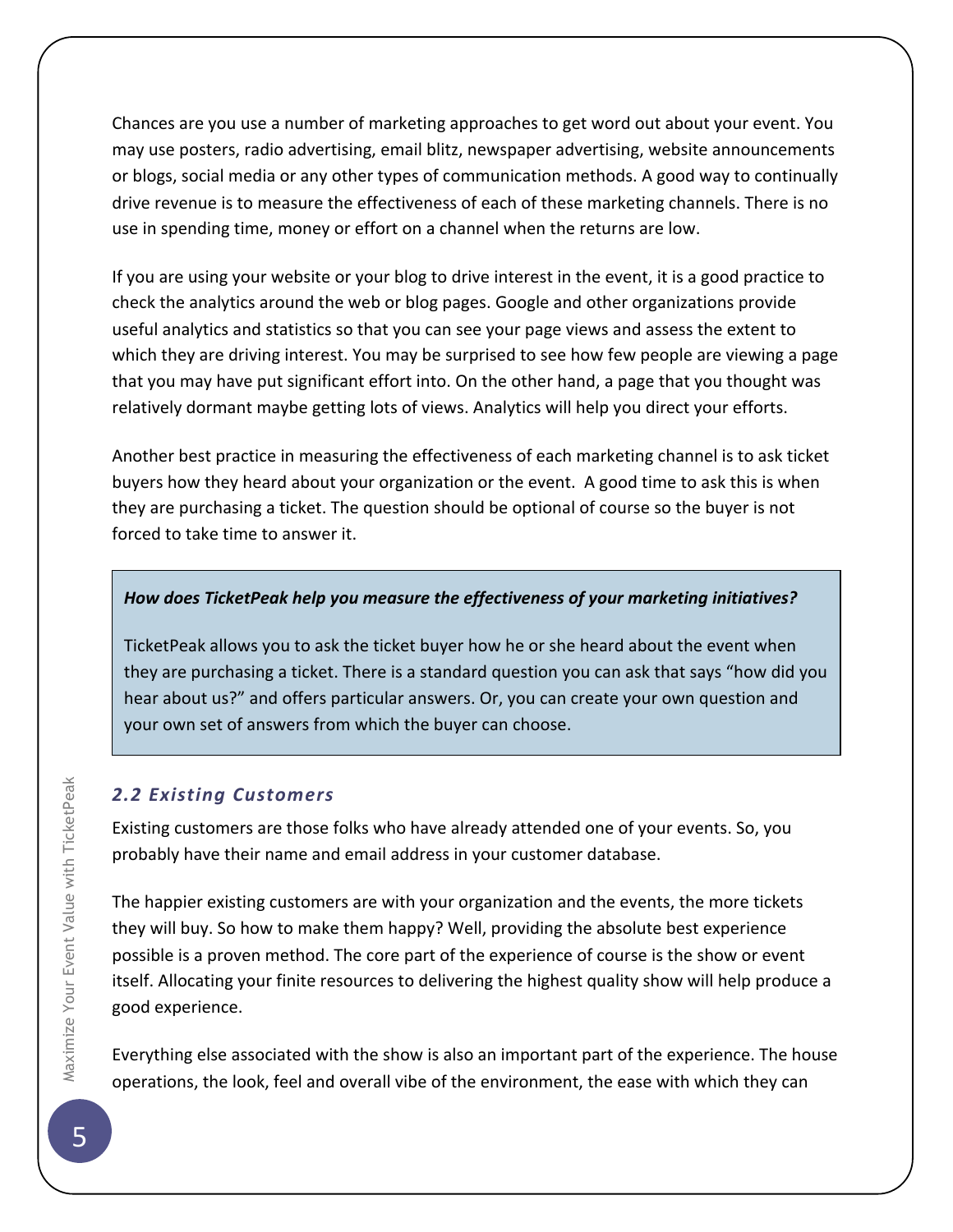purchase their tickets and find their seats, and how well they are treated by the house staff are all critical components of providing a great experience.

Besides the experience, there are other ways to encourage existing customers to buy more tickets to your events. An appropriate level of communications can help significantly. For example, sending people a short email after an event and asking them what they thought of it or letting them know that you appreciate their attendance is usually quite appreciated by audience members. You would not want to overdo it, however.

Also, most of your existing customers want to be informed of new upcoming shows. Most would be bothered if you did not inform them. So having an effective method for letting them know about future events is helpful.

Finally cross-selling is an element of any revenue plan. When a customer is purchasing tickets for an event, they appreciate seeing what other events your organization is putting on. Furthermore, they appreciate the ability to easily buy tickets for other events should they wish.

#### *How does TicketPeak help drive revenue with existing customers?*

TicketPeak has a customer communication function which allows you to send an email communication to any of your existing customers. You can select the recipients by event. So, if you wanted to send a note to folks who attended your show last evening, you can do that. On the other hand, if you wish to inform your entire customer list of upcoming shows, you can do that as well.

The system also makes it easy for customers to buy tickets to multiple events in one order. On your TicketPeak page, your customers see all of the events that you have decided to make Public. And, in one order, customers can purchase tickets for any number of your events. One order for many events.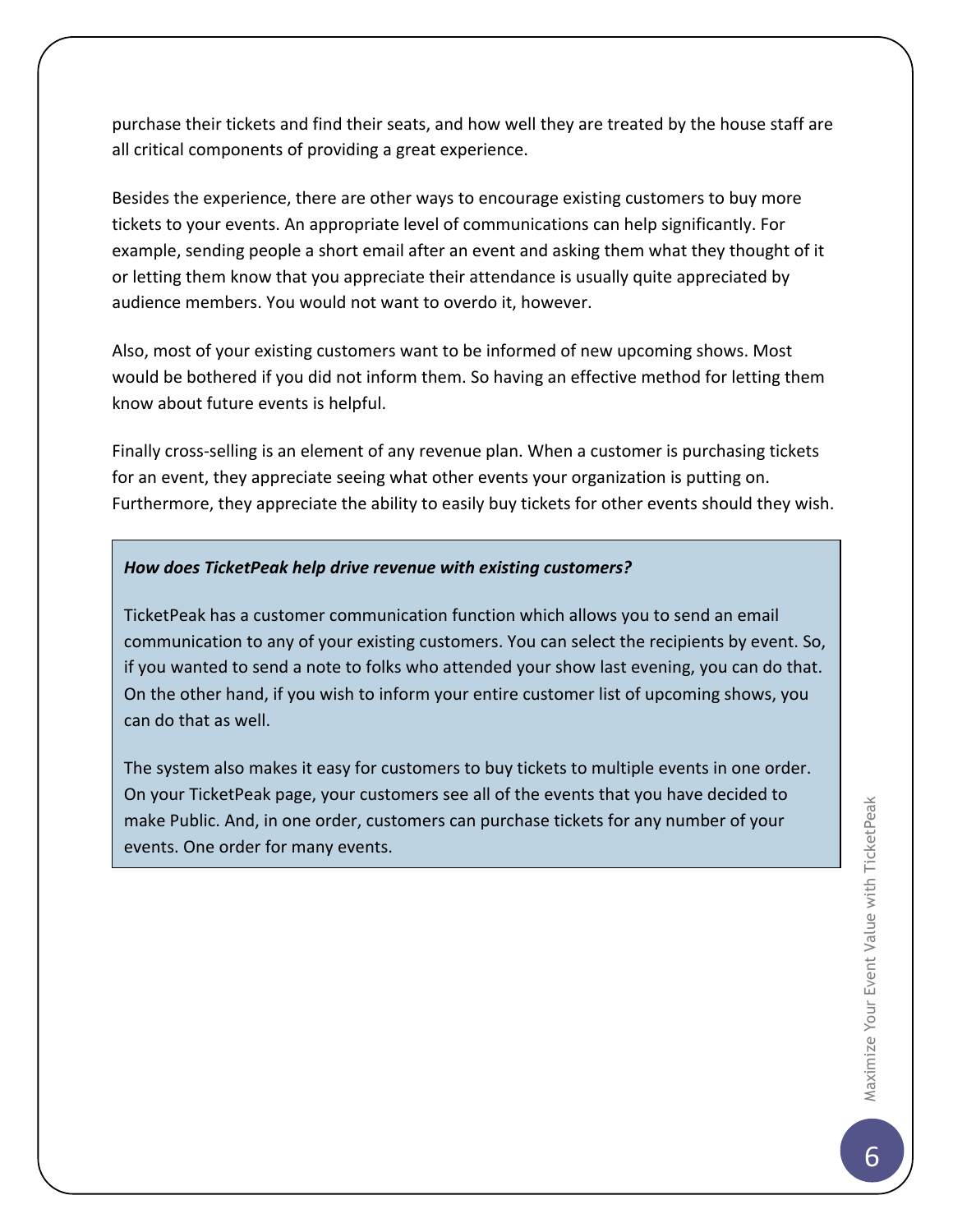# **Chapter 3: Price**

Driving event value through pricing management involves two aspects: a) the ability to make differentiated offers at prices people are happy to pay, and b) managing discounts in a way that they increase revenue rather than erode it.

## *3.1 Different Price Points*

Different people are willing to pay different prices for an event experience. Of course, charging different prices for exactly the same experience would not be appropriate, but offering a better experience through, for example, better seating is something that drives revenue and provides customers what they want.

#### **Assigned Seating versus General Admission**

There are two huge advantages of assigned seating tickets: more revenue for the event organizers, and higher customer satisfaction for the ticket buyers. Consider an example scenario: Suppose a community theatre has a venue with 1000 seats, and the demand curve (how many people are willing to buy tickets at different price points) is the following:

| Price  |                   | $$10$   \$15   \$20   \$25   \$50 |  |  |
|--------|-------------------|-----------------------------------|--|--|
| Demand | 1,000 900 700 500 |                                   |  |  |

This demand curve is represented graphically below.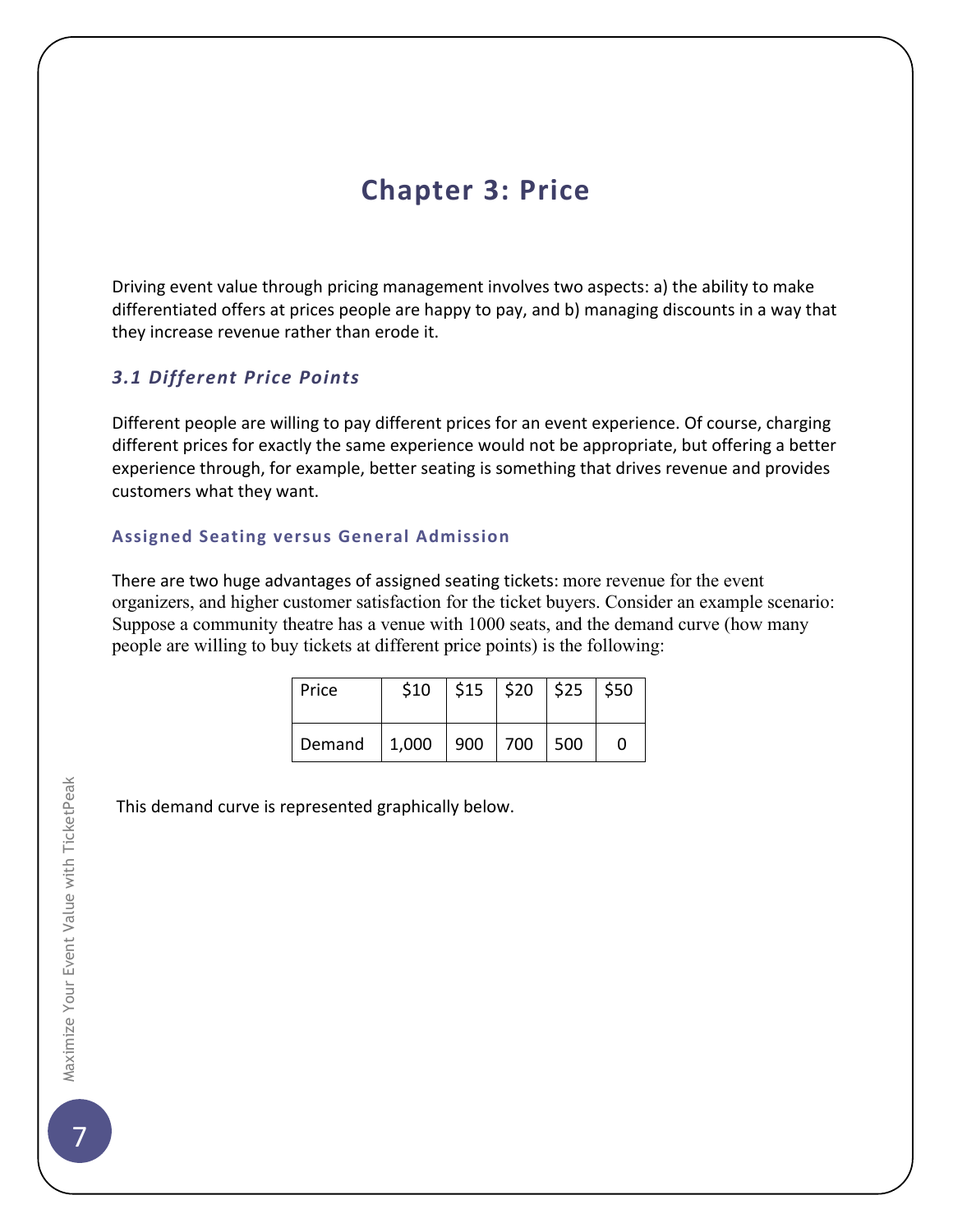

With **general admission** pricing, there is no easy way to assign different prices to different seats. Looking at revenue associated with the alternative prices, we would see the following alternatives:

- At \$15, revenue is \$15 x 900 = \$13,500
- At \$20, revenue is \$20 x 700= \$14,000
- At \$25, revenue is \$25 x 500 = \$12,500

So, at \$20, we would sell 700 tickets (and have 300 empty seats). If we wanted to sell an additional 200 tickets, we would have to lower the price that everyone pays to \$15 and our total revenue drops.

Some people will pay a higher amount - \$25 - for better seats. But again, getting the \$25 from that group requires that we raise prices for everyone - reducing the number of tickets sold to 500, and reducing our revenue to \$12,500.

What we need is the ability to sell \$25 tickets to people who want to pay that and give them better seats, and sell \$15 tickets to people who are willing to pay only that and give them seats further from the stage.

If we could assign different prices to different seats – **Assigned Seating Pricing** - we could price, say 300 seats at \$25, 300 seats at \$20 and 400 seats at \$15. The demand and supply numbers, then are shown in the following chart.

| Price  | \$10  |     |     | $\frac{1}{2}$ \$15 $\frac{1}{2}$ \$20 $\frac{1}{2}$ \$25 $\frac{1}{2}$ \$50 |  |
|--------|-------|-----|-----|-----------------------------------------------------------------------------|--|
| Demand | 1,000 | 900 | 700 | 500                                                                         |  |
| Supply | 0     | 300 | 400 | 300                                                                         |  |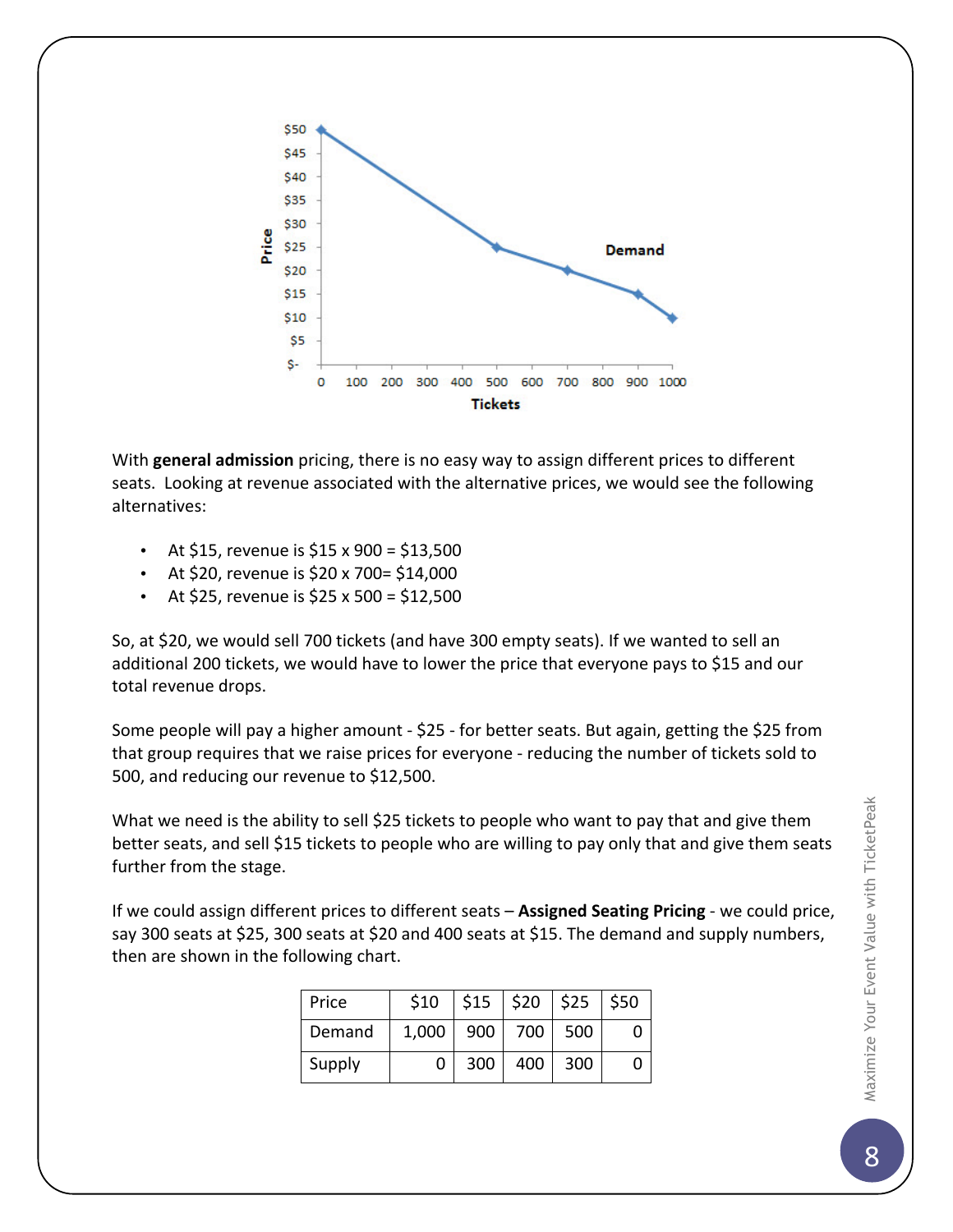Note that in each case, we decided to make the supply less than the demand at that price. This takes care of the fact that although, for example, 500 people would be willing to pay \$25, they may elect a lower price seat since there are some available.

So our revenue in that scenario would be \$20,000, which is \$6,000 more than the general admission scenario - comprised of the following:

- $300 \times $25 = $7,500$ , plus
- $400 \times $20 = $8,000$ , plus
- $300 \times $15 = $4,500$

With assigned seating, we can more closely meet the demand curve - leaving less money on the table, while better serving our customers.

Revenue equals the shaded area under the demand curve (price times tickets sold). The green area below represents the best general admission pricing scenario - the \$14,000 of revenue. The salmon colored area represents the additional \$6,000 of revenue we obtain with assigned seating pricing.



Of course, no one knows what their demand curve really looks like, so all these numbers are representative only. It is certain though that the lower the ticket price, the higher the demand. Some buyers are simply willing to pay more than others. Therefore, there will always be an economic advantage to differentiate pricing through assigned seating.

#### **Age or other Demographic-based Pricing**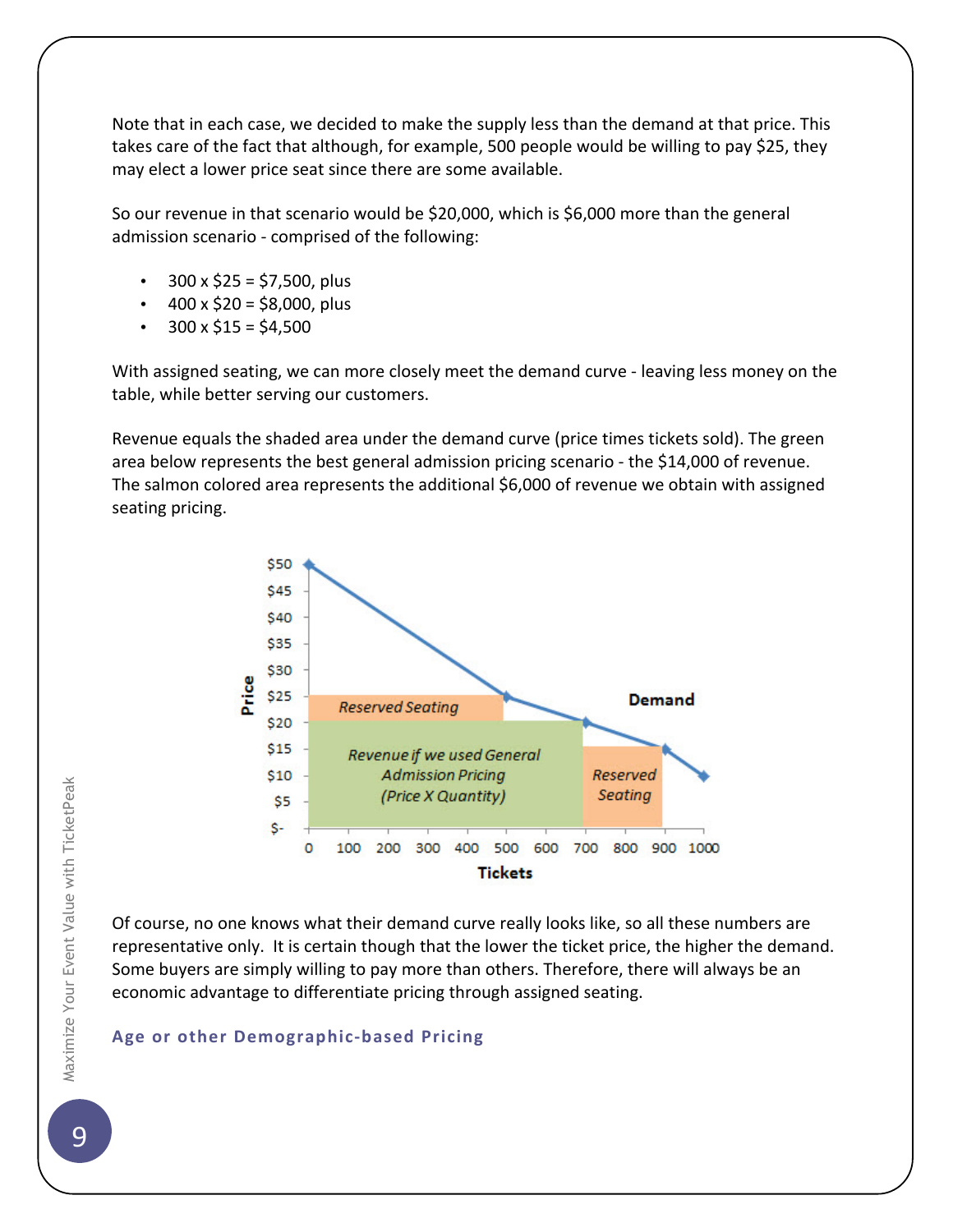Another way of improving price realization is the common practice of charging children, students or seniors a lower price. A student may not be willing to pay \$20, but may be willing to pay \$15. Similarly, a parent may not want to take her young child to the event at the full price of \$25 for the preferred seats, but may be willing to bring the child if the children's ticket were \$15.

In this case, we are setting different prices for any one seat. For example, this community theatre may decide to offer children tickets for \$10 less than the adult tickets.

## **Time-based Pricing**

Although we may not call it that, many event organizers practice time-based pricing. For example, giving a discount to early buyers has the advantages of capturing those ticket buyers who wish to pay less but are willing to buy early. Or, providing last minute discounts is a form of maximizing yield through time-based pricing.

Suppose the actual demand curve for the community theatre in our example is substantially less than they expected, and they find they day before the event, they've only sold a total of 600 seats. Having a promotion where the seat prices are cut in half can generate additional revenue. Making those half-price tickets available through a different channel is a good way to avoid cannibalizing sales to people who are still willing to pay the full price.

## *How does TicketPeak help enable different price points?*

TicketPeak allows any seat to have any number of prices. You have the ability to implement any of the pricing approaches described above.

# *3.2 Price Realization*

Once prices are set, the next challenge is actually getting the prices that were set. Excessive discounting or provision of too many complementary tickets erodes the organization's revenue.

## **Should we offer discounts?**

Usually, there are good reasons to offer discounts  $-$  as an incentive to buy more tickets, certain groups that you wish to honor, etc. You may also wish to offer discounts if demand is soft. However, effective management is to contain and restrict discounts. For example, restricting the discounts to certain time periods or allowing a discount only for certain number of tickets, are common practices that help avoid price erosion.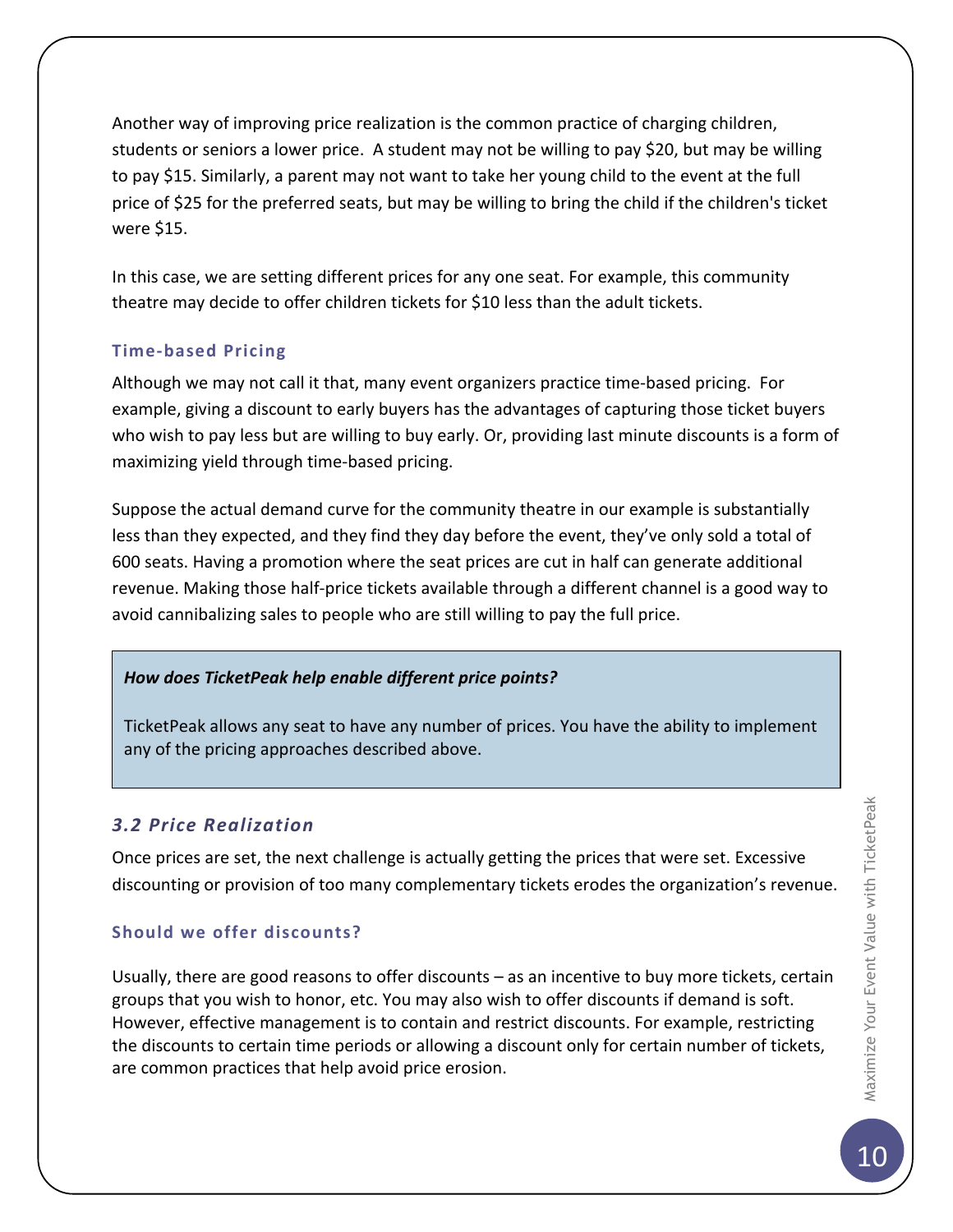#### **Reduce Fraud**

Price erosion also occurs if there is fraud. That is, if people are photocopying tickets and getting away with using them. Redeeming customers' tickets so that they are then marked as used in your box office system is the best way of reducing fraud.

## **Should we charge service fees?**

As an extra charge tacked on to the order, service fees (or ticket handling charges) are the opposite of discounts. Be careful with their use, however. We've seen that customers will tolerate service fees if the fees are not high.

We advise against situations where you are charging service fees for online orders but not for box office orders. If you do that, some customers will avoid buying online and will want to buy at the box office instead. Box office orders are probably more expensive for you since people/labor is involved.

## *How does TicketPeak help you reach your intended prices?*

TicketPeak provides significant flexibility in creating discounts. You can offer discounts as a percentage of tickets as a flat dollar amount off tickets. You can also set up quantity-based discounts which require that the user purchase a certain number of tickets in order to get the discount.

TicketPeak also provides the ability to check customers in so that there ticket can be marked as used and not reused. Furthermore, each ticket has a unique number assigned to it. The numbers contain enough digits that it would be almost impossible to create a fake ticket by guessing a ticket number.

And TicketPeak provides the ability to charge service fees.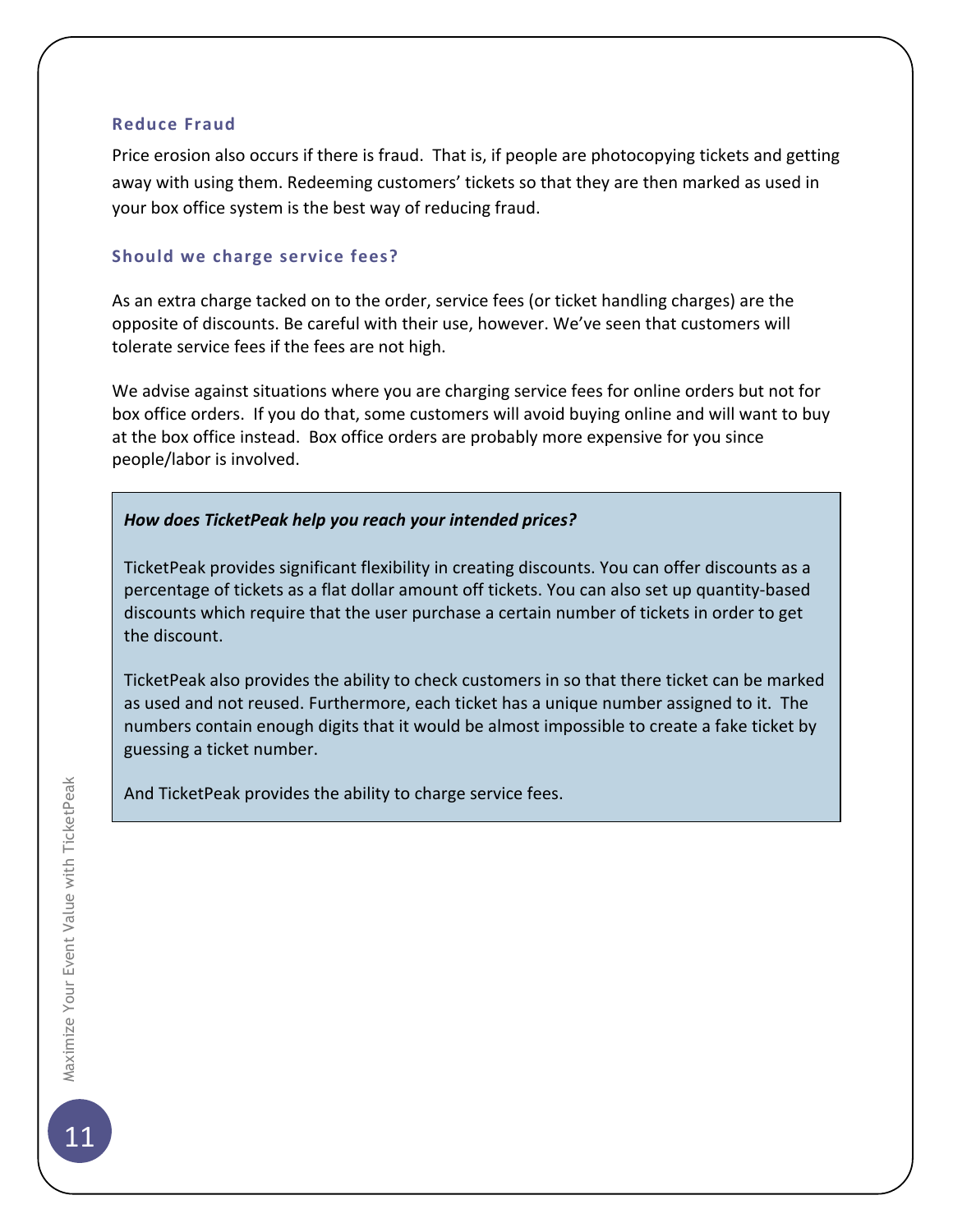# **Chapter 4: Other Revenue**

Beyond ticket sales, you may have revenue from event related products and services. For nonprofit organizations, there may be event related donations and sponsorships.

# *4.1 Products and Services*

Event-specific product and service revenue typically will come from the following areas:

- concessions
- merchandise
- ticket handling fees
- coat check and parking fees
- program or other advertising

The report Theater Facts 2011, written by Theatre Communications Group, took a look at the financials from 1,876 not-for-profit professional theaters. Their research went into some detail on 113 larger theaters. In reviewing this data, we see that approximately 20% of total event specific revenue comes from products and services.

#### How does TicketPeak help drive revenue with products and services?

You can use TicketPeak to make patrons aware of these products and services. For example, you have the opportunity to place a customized message on the event tickets. The message could let patrons know about the merchandise or concessions that will be available for sale.

You can also offer advertising space on the tickets. Local merchants are often interested in having their logo or a small ad shown on the tickets.

## *4.2 Donors and Sponsors*

The Theatre Fact report referenced above indicates that of the total revenue for nonprofit theaters, 40% is from contributed income (donors and sponsors) rather than earned income (ticket revenue). While most donations will not be specific to a show, more and more community theaters or other nonprofit organizations are collecting donations at the time that tickets are sold.

Similarly, both for-profit and nonprofit show producers are making more use of sponsorship opportunities. Sponsoring companies realize that audience members are typically higher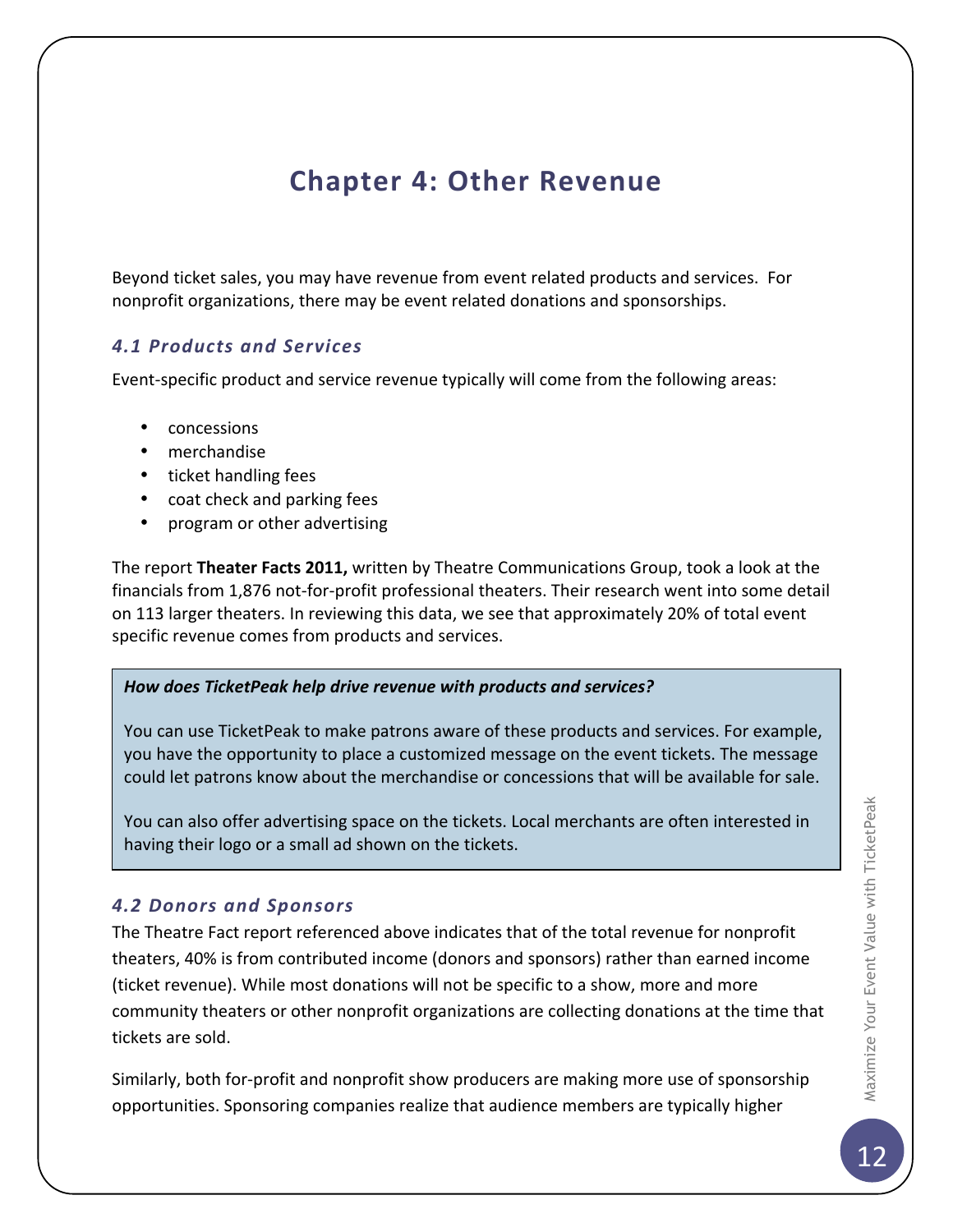income with discretionary spending. They also realize that associating the company name with high quality theaters and specific shows contribute to their brand.

#### How does TicketPeak help drive contributions from donors and sponsors?

With TicketPeak, you have the opportunity to let the ticket buyer provide a donation at the time they are placing the ticket order. You can also provide your own customized specific message to request a donation or to identify how the donation will be used.

With respect to sponsorship, as stated above, TicketPeak allows you to present a sponsor's logo or other type of advertisement on the ticket itself.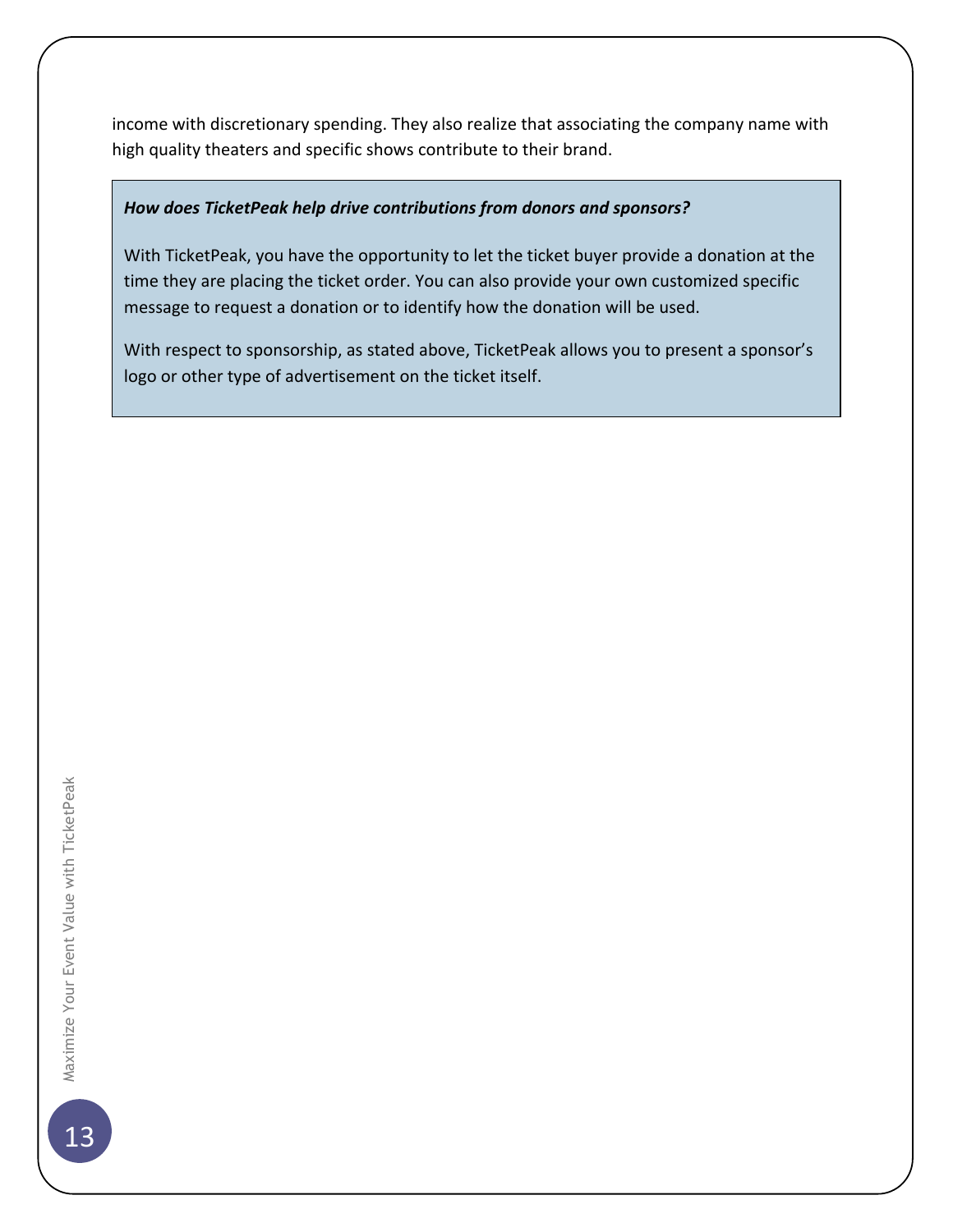# **Chapter 5: Event Cost**

We divide the event cost into two areas: Production and Support. Production refers to the cost of producing the event or show and includes the cost of performers and the marginal cost of facilities, lighting, music, sound and costumes. When we say "marginal cost", we refer to the additional cost incurred as a result of the event itself.

The support costs are everything that goes into supporting the event. So this would include ticketing, front of house staff, event marketing and advertising and ushers, for example.

#### *How does TicketPeak help manage event cost?*

TicketPeak is one of the lower cost ticketing systems available. If you currently use a different system, you are likely paying about twice as much is what TicketPeak would cost. We have had clients report that they save over one dollar per ticket by switching to TicketPeak. The math is simple: if they sell 5,000 tickets to the event they will have saved \$5000.

TicketPeak also automates tasks that you may be doing manually today. For example, tracking ticket purchases, seat inventory, or event related data is all automated. This allows you to reallocate labor to other activities such as marketing or production.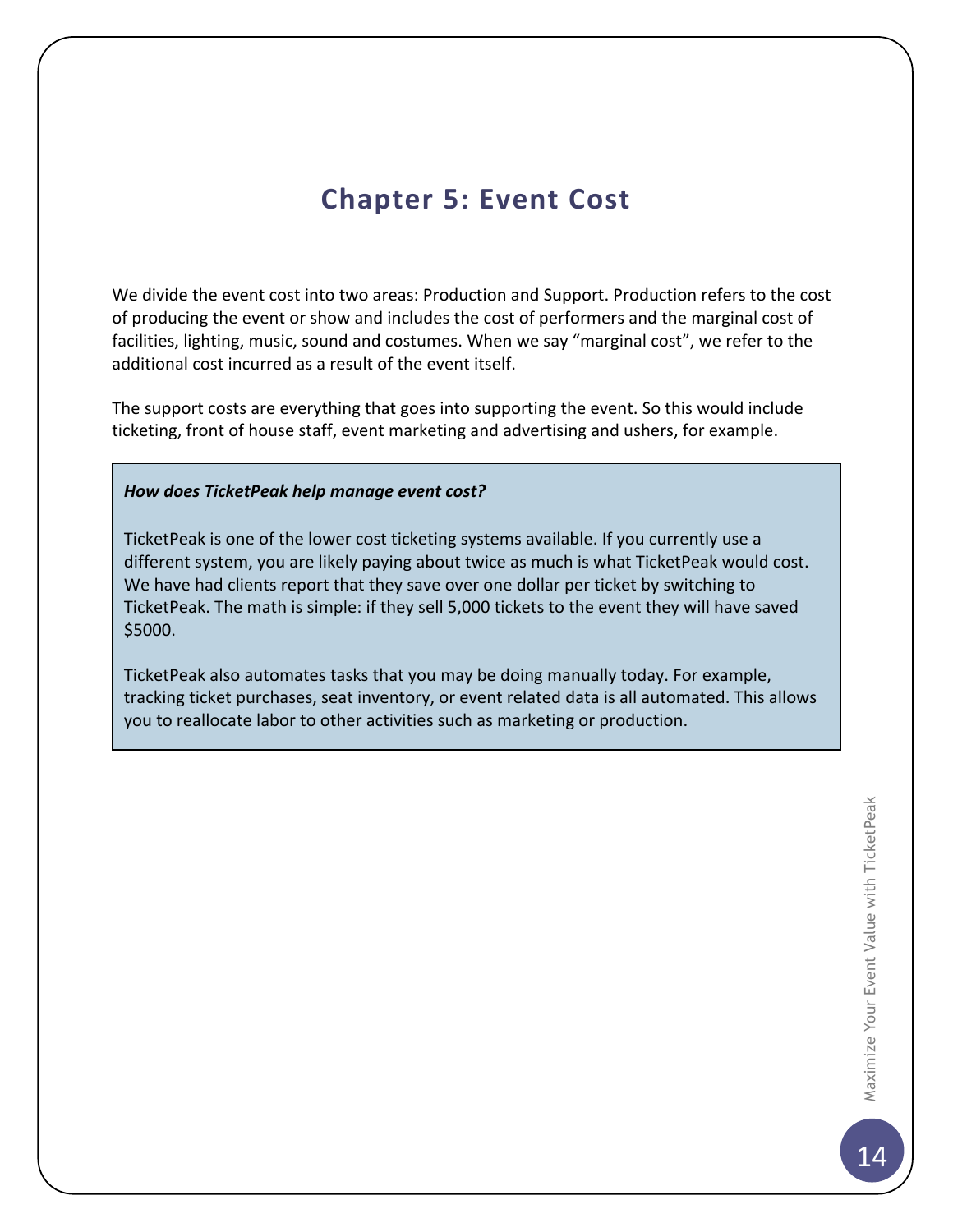# **Chapter 6: Reputation Impact**

Reputation is the main driver of your organization's long-term success. It impacts not only whether patrons decide to see additional shows in the future, but it also the degree to which professional staff decide to work at your theater, performers choose to perform there and the community decides to provide donations.

When you produce an event or show, it will have a positive or negative impact on your organization's overall reputation – depending on the quality of the show and the overall customer experience.

## *6.1 Event Quality*

The quality of the event will have the biggest impact on your organization's reputation. Producing a quality show is an obvious objective, but it is interesting to see how many community theaters or high school productions fall short of quality through mistakes like including too many students in the production, taking on too ambitious a production, or overemphasizing sets and costumes to the detriment of basic acting and performing skills.

An emerging best practice is to measure the quality of the event to the extent possible. Of course, speaking with audience members after the event is very useful. So is providing a short survey that they can fill out on their way out. The survey should be only three or four questions with an opportunity to add additional information should they wish.

## *6.2 Customer Experience*

Customer experience starts from the time the ticket buyer is considering attending an event through to purchasing tickets, to finding the venue, finding their seats, enjoying the event and any follow-up after the event. The entire experience needs to be easy, pleasant and rewarding. Improving the experience is a matter of asking the following questions:

- Are we making it easy for potential ticket buyers to find out about the event?
- Is it easy for them to understand the alternative dates and times of the show?
- Once the ticket buyer has selected their desired event and date and time, is it easy for them to see what seats are available for them to purchase?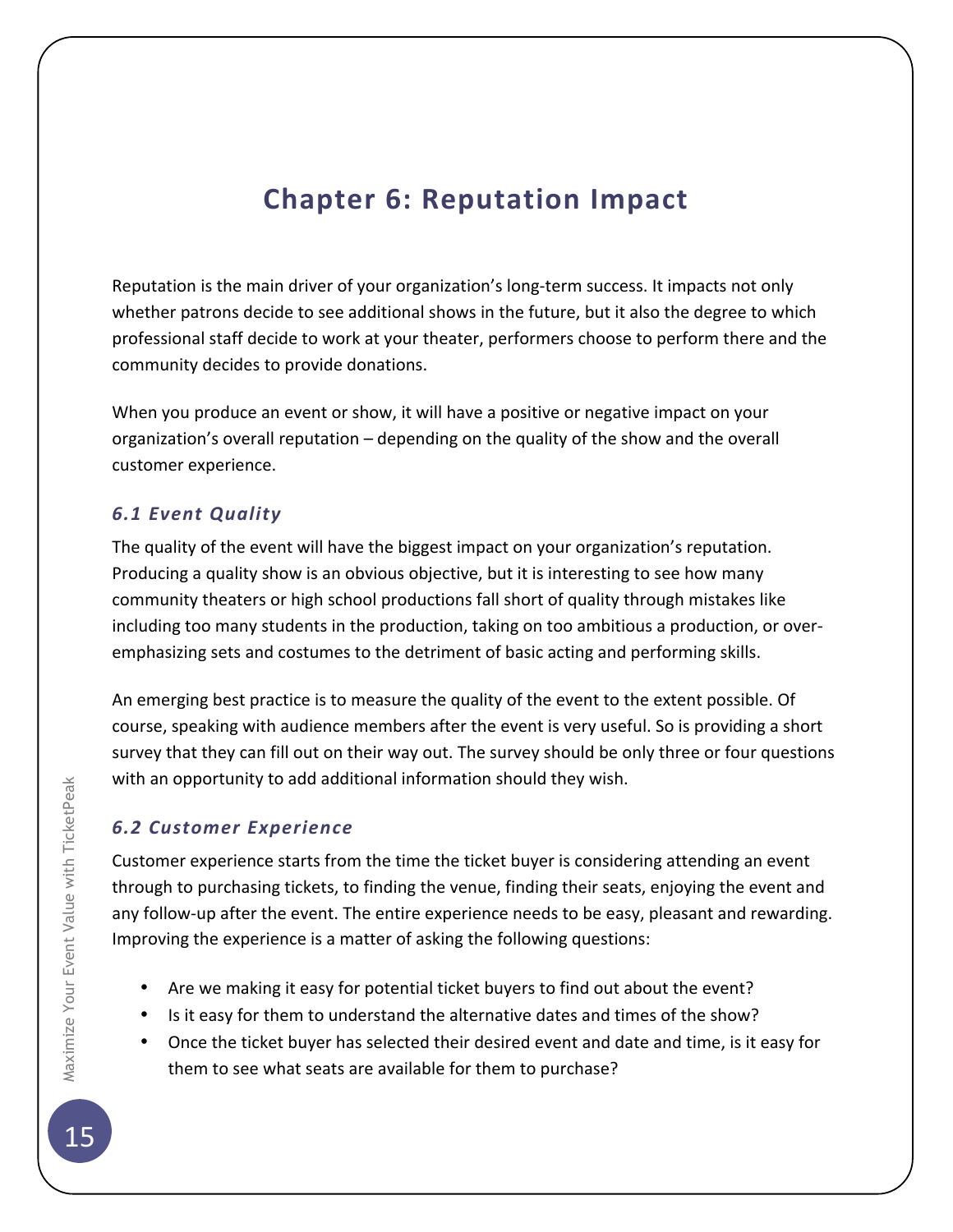- Is the ticket purchasing process fun, clear and error-free?
- Is the actual ticket an attractive representation of our brand?
- Have we made it easy to find the venue with maps or directions?
- Once at the venue, what is the entire experience for walking into the lobby, seeing where any concessions or facilities are and finding one's seat?
- Are we thanking and recognizing people who provide a donation when they purchase a ticket?

#### *How does TicketPeak contribute to your reputation?*

TicketPeak can significantly contribute to a great customer experience.

As we attend events put on by event organizers who used TicketPeak, we have heard ticket buyers' comments about how easy and fun purchasing their tickets was. We have heard them describe what a breeze it is to select their seats. Customers also appreciate being able to print the tickets at home and have them immediately.

With respect to finding your events, the social media aspects of TicketPeak described earlier will help people discover your events.

There are also some nice touches on the tickets themselves. For example if somebody provided a donation when purchasing their ticket they will receive a thank you note on the ticket. Not only do they appreciate receiving the thank you note, when an usher looks at that ticket, they can recognize that patron as a donor and personally thank them.